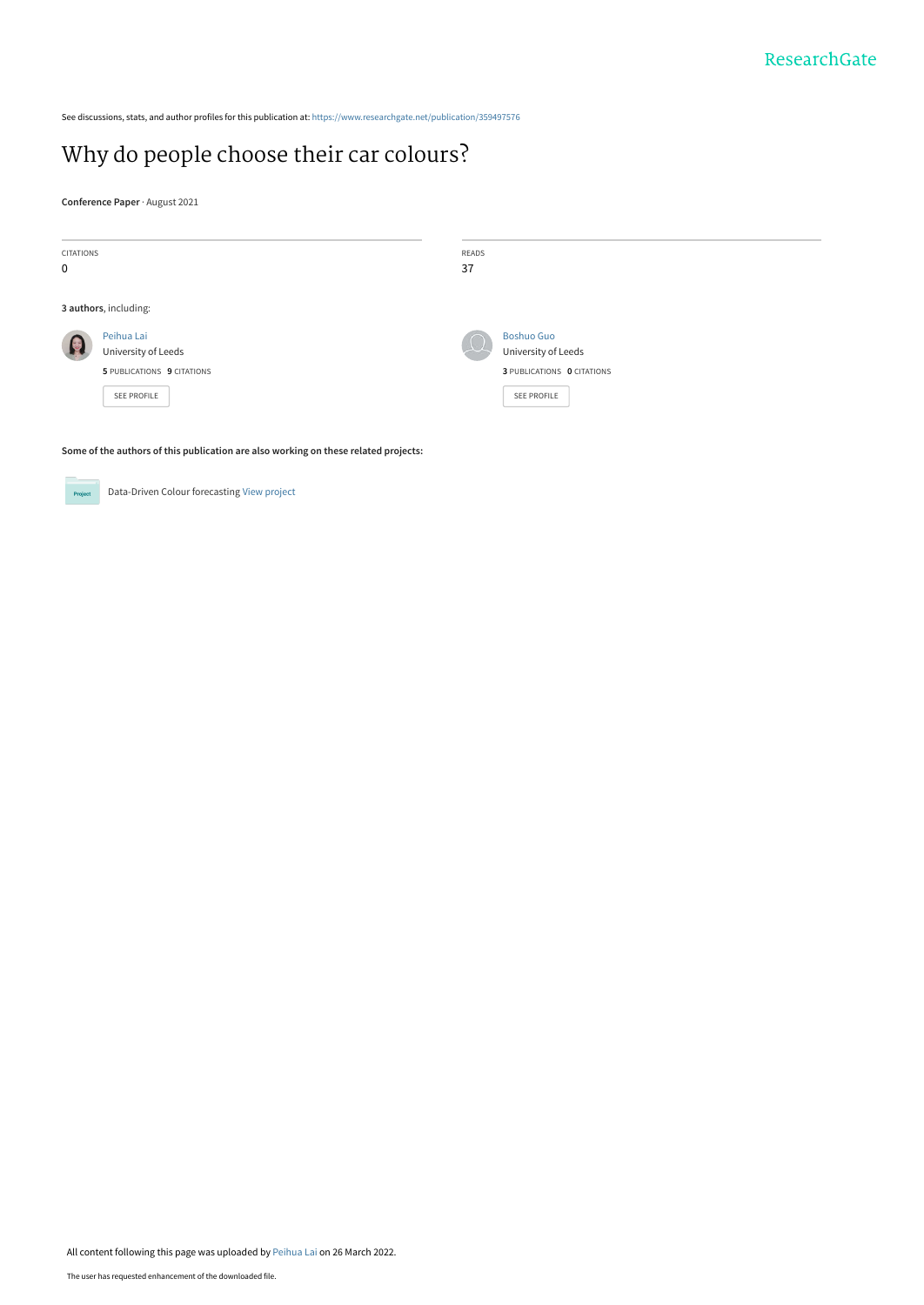# **Why do people choose their car colours?**

### **Peihua Lai 1, \*, Boshuo Guo 1 and Stephen Westland 1**

- <sup>1</sup> University of Leeds; ss17pl@leeds.ac.uk, [b.guo1@leeds.ac.uk,](mailto:b.guo1@leeds.ac.uk) s.westland@leeds.ac.uk
- \* Corresponding author: [ss17pl@leeds.ac.uk](mailto:ss17pl@leeds.ac.uk)

#### **Abstract**

Successful colour forecasting enables companies to provide suitable products to the right customers. Generation Y are significant customers in vehicle markets. Understanding relevant factors on young customers are essential for companies and can help them fine-tune their products' colour for specific demographic groups. However, consumer preference for colour could depend on various factors, including trends, age, gender, income and more. In the automotive industry, automotive exterior colour is a critical decision. The choice may be more considered because the consumer will likely be living with that colour for many years daily. Despite this, few studies have investigated the factors that drive customer selection of automotive colours. Thirty-three participants from generation Y were invited to take an online survey designed to get their ideas on various factors that can influence their car colour decision. Personal preference and ease of maintenance are two main aspects of their automotive colour selection. This study looks into the effects of relevant factors on the colour of cars. It can encourage more research in the field of colour forecasting in the automotive industry.

*Keywords: automotive colour, colour forecasting, generation Y, car purchase intention*

#### *INTRODUCTION*

Colour can affect purchasing behaviours; effective colour forecasting enables companies to provide products with suitable colours for customers at the right time (Diane and Cassidy 2005). Colour information in the fashion industry changes quite rapidly and there are many different independent colour forecasting agencies (e.g., Pantone and WGSN) in addition to forecasters working within manufacturing and retail organisations. By contrast, colour forecasting in the automotive industry is more limited. Only a few paint companies deliver automotive colour forecasting reports each year, including BASF, Axalta and PGG. Nevertheless, practical colour information is economically important to enable automotive companies to produce successful products.

Customers may take longer to decide about the exterior colour of automotive than with other products. This is because some purchases have very limited use (e.g., fast fashion) and/or are less expensive so that consumers can afford to take more risk. On the other hand, consumers live daily with their choice of automotive exterior colour for many years. Exterior colour could also affect future resale values.

Despite this, few studies have investigated the factors that drive customer selection of automotive colours specifically. Personality is one of the most frequently cited elements influencing car colour choice (Andrews et al. 2006; Dwivedi 2015). Emotion-colour correlation plays a role as well (Powers and Power 2006; Zhang et al. 2020). King (2003) summarised correlations between personality and automotive colour selections. In the UK, for example, red is more likely to be chosen by creative drivers, yellow car drivers are more likely to be energetic, whilst pink vehicle drivers are more likely to be victims of road rage than drivers of other colours. Automotive colour selection may also be influenced by geography and social movements (Oliver and Lee 2010; Jun and Bo 2012; Kowang et al. 2018). Factors like price and brand (Kowang et al. 2018), how customers perceive themselves (Oliver and Lee 2010), colour appropriateness for particular vehicle types (Hanss et al. 2012) and patriotism (Mustafa et al. 2020) have all been suggested to influence automotive colour selection.

The majority of studies on the influence of factors on automotive colour selections concentrate on the general population. Few studies have looked into the intentions of young customers when it comes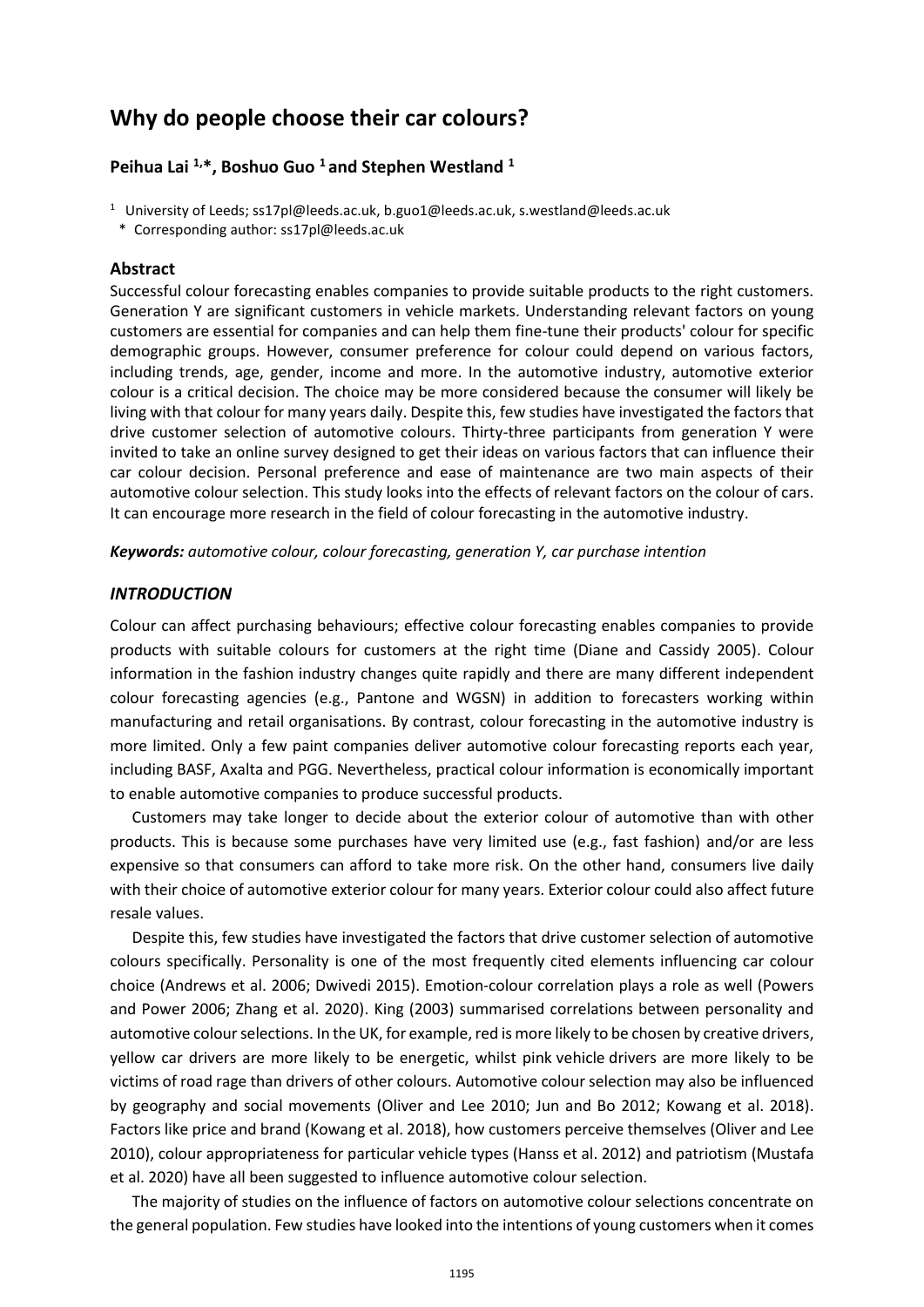to purchasing a vehicle (Mustafa et al. 2020). In today's automotive industry, Generation Y is the most prominent customer demographic (Dewalska-Opitek 2017). Compared to other demographic groups, generation Y customers are more willing to accept new technology and trends. Because of technological advancements, they now have access to internet information, and the opinions of other consumers may affect their colour choices (Weiler 2004). New graduates and young customers from generation Y act differently on their values, attitudes and vehicle purchased behaviours (Dewalska-Opitek 2017).



Figure 1: Images of Wuling Mini EV Macaroon collection.

In recent years, the automotive market has grown rapidly in China. Cars are now much more affordable, even for young consumers, than even one or two decades ago. Along with the advancement of automobile engines and performance, aesthetics strongly influences consumer purchase intent (Kumar and Sarkar 2016). Exterior colour will undoubtedly influence a consumer's choice of purchase (Jun and Bo 2012). As a result, automotive companies have shown a growing interest in colour trends in marketing. For instance, China's leading automotive company Wuling launched a new series called Mini EV Macaroon in 2021 (see Figure 1), with colour forecasting agency Pantone. Avocado green, lemon yellow and white peach pink were chosen for their new microcars with similar colours to those in the Pantone 'Colour of the year' report (Gijsenij et al. 2021).

This study investigates automotive colour preferences of Chinese generation Y customersto enable companies to better understand China's Generation Y's purchasing patterns.

## *METHODS*

A total of 33 Chinese participants born between 1980 to 1995 completed an online survey. The survey was designed to identify factors that might influence young consumers' decisions on automotive colour selections and aimed to measure attitudes towards colour trends for automotive exterior colours.

The research focuses on the aesthetics of a vehicle, which includes the shape and automotive colours. Participants were asked about their preferences for their first (the first car they purchased or intend to purchase) and second (meaning the car they would like to buy in the future) cars as well as some general preference questions such as attitude towards automotive colour trends. The rationale for asking about first and second cars was that the second car is more aspirational and the first car is more practical since the second car could be a car that the consumer cannot currently afford but would aspire to own.

#### *FINDINGS*

Young consumers have different vehicle type preferences between their first car and second car (see Figure 2). Although SUV was the most frequent choice for the first vehicle selections, the choice of the second car was less clear but with some shift towards 4WD and Coupe vehicles.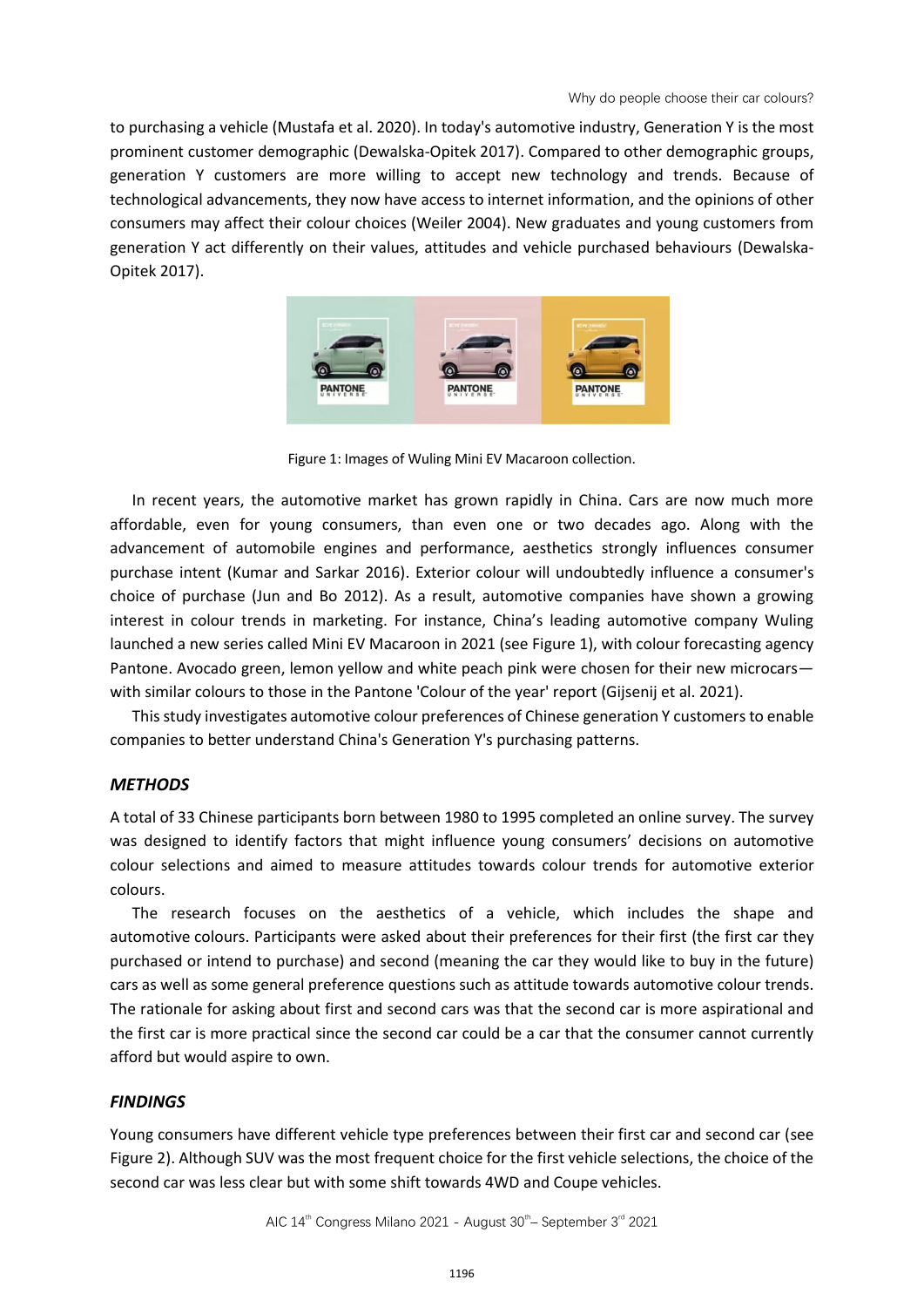

Figure 2: Respondent preferences on car type for their first car and second car.

When asked about colour preferences, there was a strong preference for black (when asked about the first car) but a relative increase towards colours such as red for the second car (Figure 3). As various colours suit different types of vehicles (Hanss et al. 2012), understanding whether customers are buying their first or second car may help better understand the colour preferences of consumers.



Figure 3: Respondent preferences on automotive exterior colour for their first car and second car.

When asked what features are important to them for their 'dream' car comfort and safety were strongly cited (Figure 4). Similar to other generations, safety is a priority although consumers may not be aware that dark-coloured cars are more likely to be involved in accidents than light-coloured cars (Ho et al. 2017). Quality and trendy are also concerns for generation Y consumers.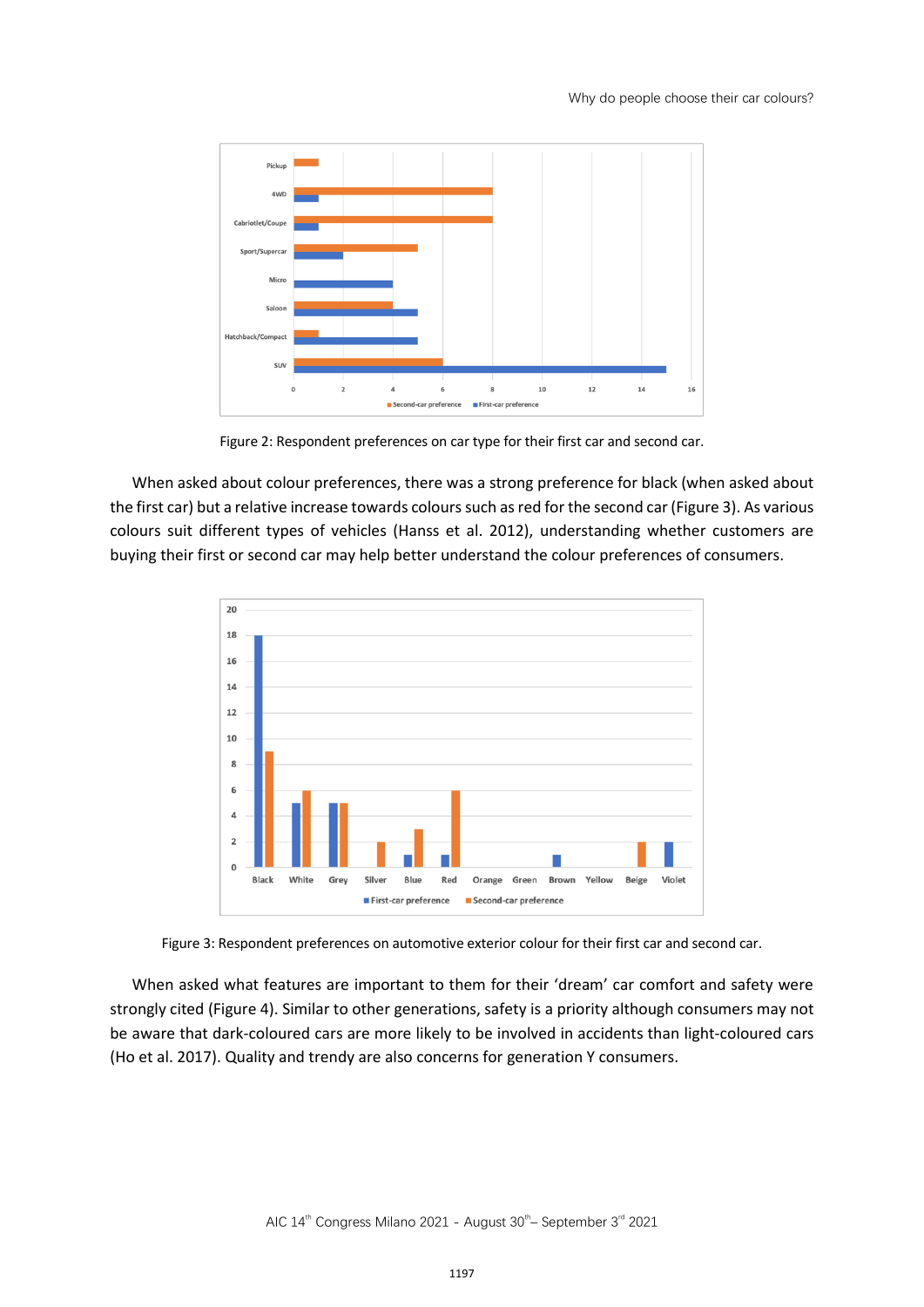Why do people choose their car colours?



Figure 4: Word cloud of responses about important features in consumers ideal car.

Figure 5 shows the colours that consumers associate with luxury and trendy cars. Over 70% of the consumers associated black with luxurious cars whereas for trendy cars there was more variability in the responses. Some of this variability might be related to individual consumer's ideas about what is a trendy car.



Figure 5: Colours that consumers associate with luxurious and trendy cars.

Over half of young consumers (58%) in the research mentioned the personal preference would affect their colour decision. Previous research supports the importance of personal preference in choosing colour for products (Lee, Westland, and Cheung 2018). Another distinctive aspect of automotive colour selections (58% of responses) is the ease of maintenance. One of the benefits of easy-to-care automotive colours could reduce cleaning efforts (darker coloured cars do not show dirt as easily light coloured ones). 18% of young consumers expressed concern about safety and other comments in their colour selections. Surprisingly, only a few consumers mentioned price factors in automotive colour selections.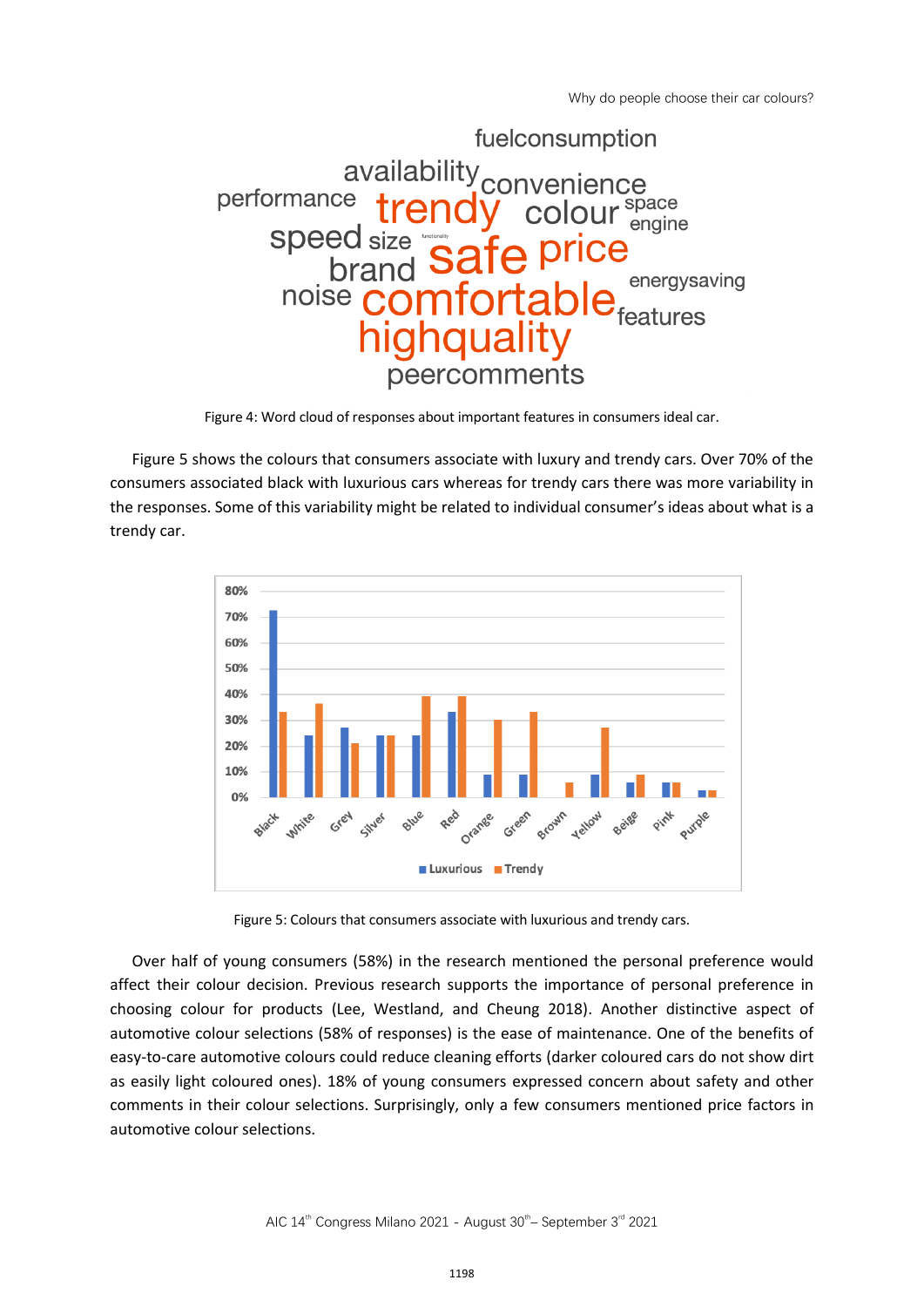#### *CONCLUSION*

In terms of engines and performance, the automotive industry has advanced significantly in recent decades. As a result, car aesthetics have become an essential component in the purchase process. General factors such as age, region, income and resale prices appear to be insufficient predictors of consumer interests in car selections. However, the existing system with machine learning algorithms could help predict car purchased intention with general factors like price, customer reviews, resale price (Das Mou et al. 2021). Furthermore, with inspiration from the research, a better forecasting system could be designed to better fulfil young customers' needs.

Personal preference and ease of maintained are two dominant elements that influence Chinese Gen Y customers when choosing automotive colours. Balancing these two factors and methods to collect personal preference information for each customer still needs further exploration. However, the obvious shortcoming of this study is that the amount of data is small, which leads to a certain limitation. In addition, a more diverse group of participants could add in future research.

#### *REFERENCES*

- Andrews, D., P. Nieuwenhuis, and P. D. Ewing. 2006. Black and beyond Colour and the massproduced motor car. *Optics and Laser Technology* 38(4-6): 377-391.
- Dewalska-Opitek, A., 2017. Generation Y consumer preferences and mobility choices–an empirical approach. *Archives of Transport System Telematics* 10.
- Diane, T. and T. Cassidy. 2009. *Colour forecasting*. John Wiley & Sons.
- Dwivedi, N. and R. Mehrotra. 2015. Influence Of Personality Dimensions and Aesthetic Orientation on Consumer'S Colour Preference During Car Purchase. *Voice of Research* 65.
- Gijsenij, A., M. Vazirian, E. Kirchner, P. Spiers, P. Lai, S. Westland, and P. Koeckhoven. 2021. Analyzing a decade of Colors of the Year. *Color Research & Application,* 46(1): 258-270.
- Hanss, D., G. Böhm, and H. R. Pfister. 2012. Active red sports car and relaxed purple–blue van: affective qualities predict color appropriateness for car types. *Journal of Consumer Behaviour,* 11(5): 368-380.
- Ho, T. H., J. K. Chong, and X. Xia. 2017. Yellow taxis have fewer accidents than blue taxis because yellow is more visible than blue. *Proceedings of the National Academy of Sciences*, 114(12): 3074- 3078.
- Jun, M., and Z. Bo. 2012. Study on Forecasting Model for Popular Vehicle Exterior Colors in Future Chinese Vehicle Market. *Agricultural Equipment & Vehicle Engineering* 2.
- King C. (2003 January19) Reported in Now that's a daft colour, James Foxall, the Sunday Times, 2003.
- Kowang, T.O., S. A. Samsudin, L. K. Yew, O. C. Hee, G. C. Fei, and C. S. Long. 2018. Factors affecting car purchase intention among undergraduates in Malaysia. International *Journal of Academic Research in Business and Social Sciences* 8(8): 80-88.
- Kumar, B. and P. Sarkar. 2016. Prediction of future car forms based on historical trends. *Perspectives in Science* 8: 764-766.
- Lee, G., S. Westland, and V. Cheung. 2018, December. Effective Colour Communication. *In Proceedings of the International Colour Association*, 517-522. AIC.
- Mou, A. D., P. K. Saha, S. A. Nisher, and A. Saha. 2021, February. A Comprehensive Study of Machine Learning algorithms for Predicting Car Purchase Based on Customers' Demands. In: *2021 International Conference on Information and Communication Technology for Sustainable Development (ICICT4SD)*, 180-184. IEEE.